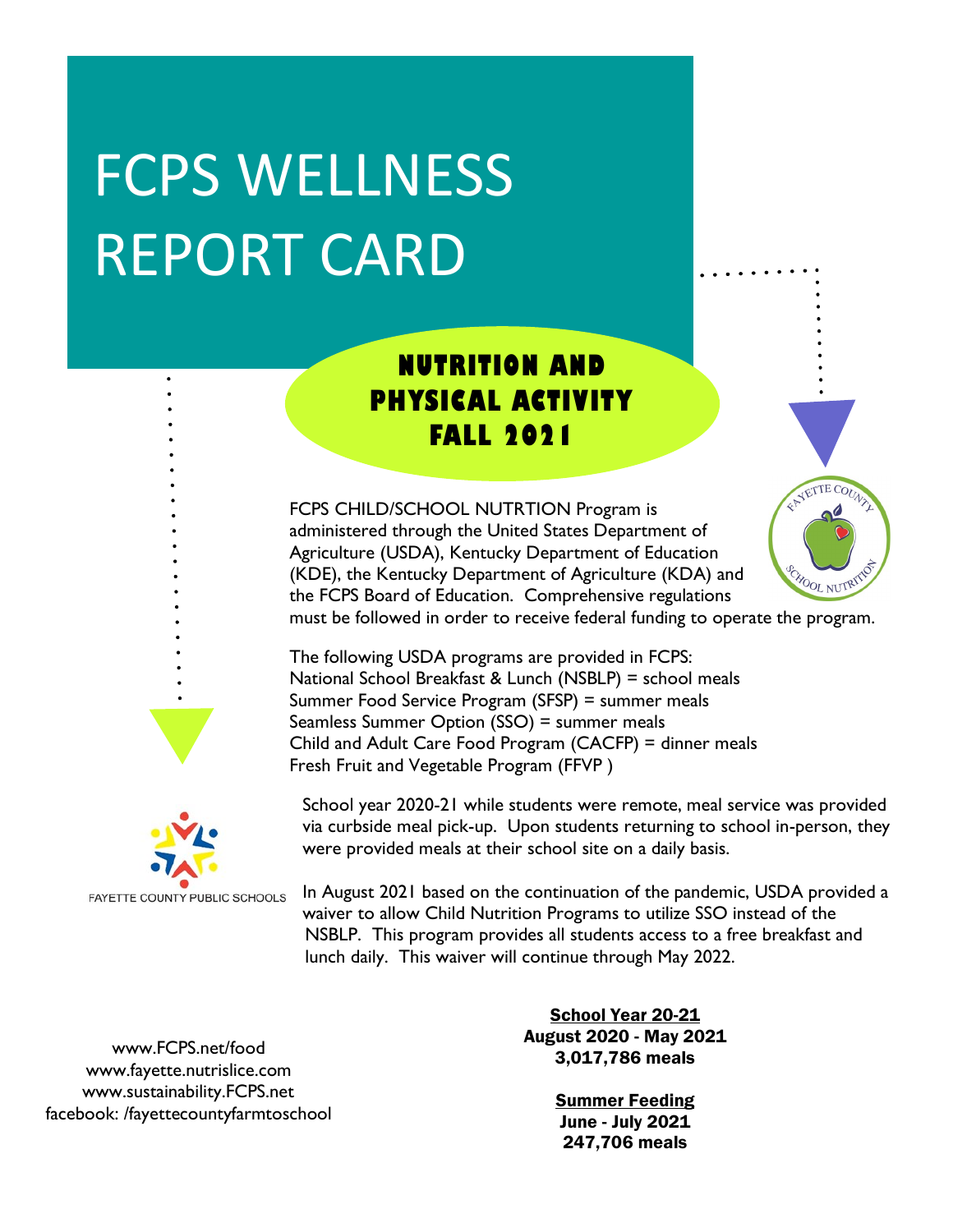### USDA MEAL REGULATIONS

#### **Breakfast Meals** consist of grains, fruit & dairy.

Lunch/Dinner Meals consist of protein, grain, vegetable, fruit & dairy.

#### **Meal Components:**

- $\triangleleft$  Protein = lean meats, plus vegetarian options
- $\triangleleft$  Grain = only whole grain rich items including breading on entrees
- Fruit = variety fresh and canned (packed in juice)
- $\rightarrow$  Vegetables = variety of fresh, frozen and canned
- $\bullet$  Dairy = fat-free and 1% milk options

#### **Nutritional Guidelines:**

- $\triangleleft$  Fat = less 30%, zero trans fats
- $\triangleleft$  Sodium = low sodium guidelines
- $\triangleleft$  Sugar = low sugar guielines
- ◆ Portion controlled

#### **Pandemic Challenges:**

ChooseMyTray.org

School meal programs have been greatly affected by the pandemic issues regarding product and staffing shortages. Menus are planned, posted and products are ordered in advance. However, with the many challenges regarding food production and distribution, there have been product shortages. These shortages may lead to a change in the daily menu. Some items may be changed to a different day, substituted and/or not provided at all.

Even though specific menu items might be affected as listed above, specified meal components will still be offered.



## **SAFETY PROTOCOLS**

Child/School Nutrition has continued to follow safety protocols in-regards to the pandemic.

Staff follow standard operating procedures regarding food safety as well as additional Covid safety procedures. This includes but it not limited to wearing masks, social distancing, providing barriers and additional disinfecting of surface and high contact areas.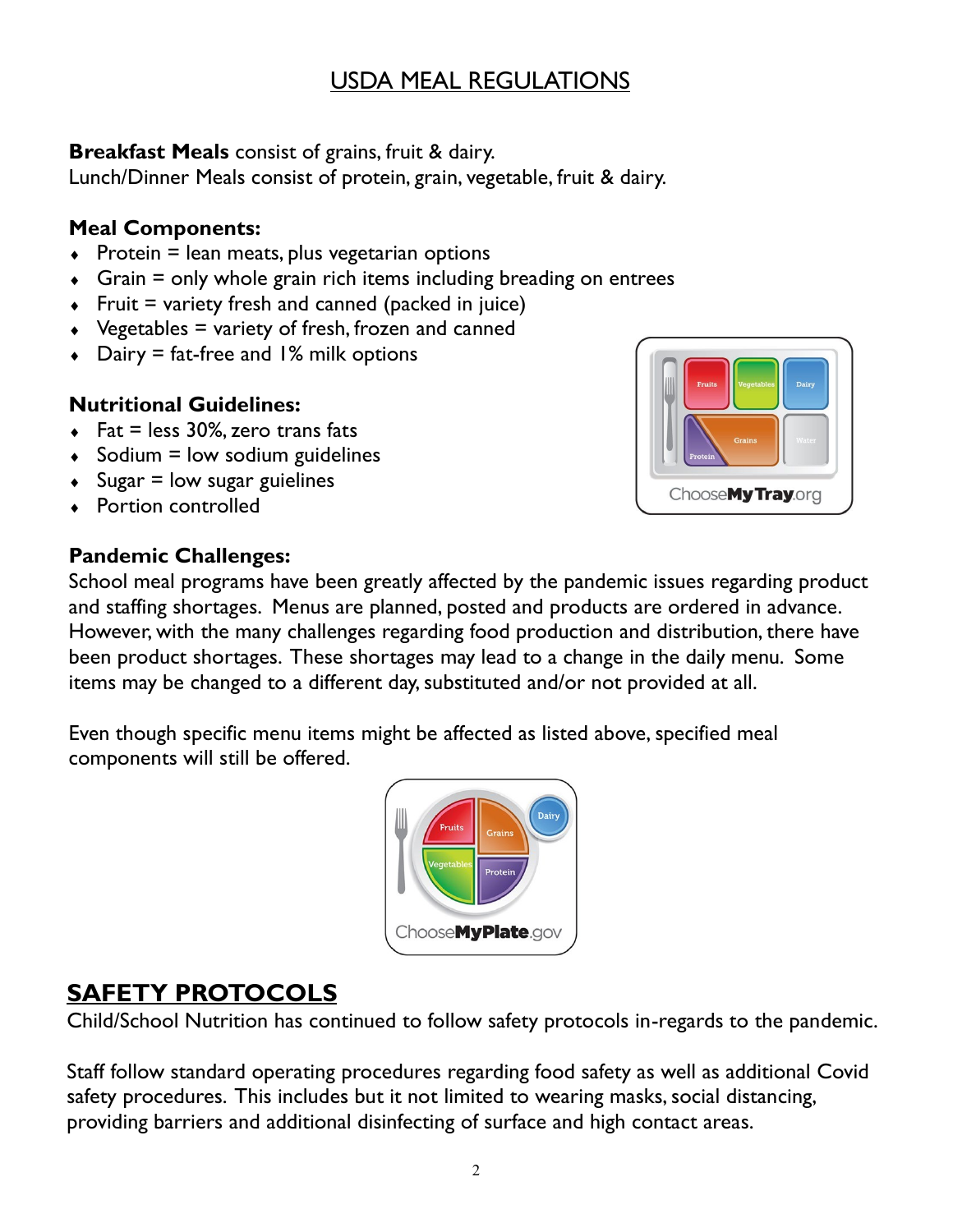# WELLNESS SUMMARY



The following health initiatives continued during the 2020-21 school year:

 Healthfirst Bluegrass Clinics remained open during the statewide shutdown to provide healthcare to their patients.

- School health nurses continued to work on vaccination compliance and as a result, compliance rates increased significantly. Especially at the middle and high school levels. This, however was a temporary increase as we are now struggling with students who were unable or uncomfortable visiting their pediatricians for well visits. School nurses are attempting to contact parents to get student vaccines updated for 2021-22.
- Trainings for emergency and daily medication dispensing continued.
- The University of Kentucky's #Icanendthe trend continued to conduct several Nicotine resistance and prevention workshops for middle and high schools in a virtual format. The University of Kentucky College of Nursing is working with the District to study the impact of these initiatives.
- Kentucky SHAPE and SHAPE America partnered with the District to provide guidance on virtual health and PE curriculum programming, and continue to offer support for mitigation practices in a Physical Education setting.
- The District has partnered with Wild Health to conduct a number of COVID19 vaccine events for students, staff and families with over 2000 vaccines given to date.